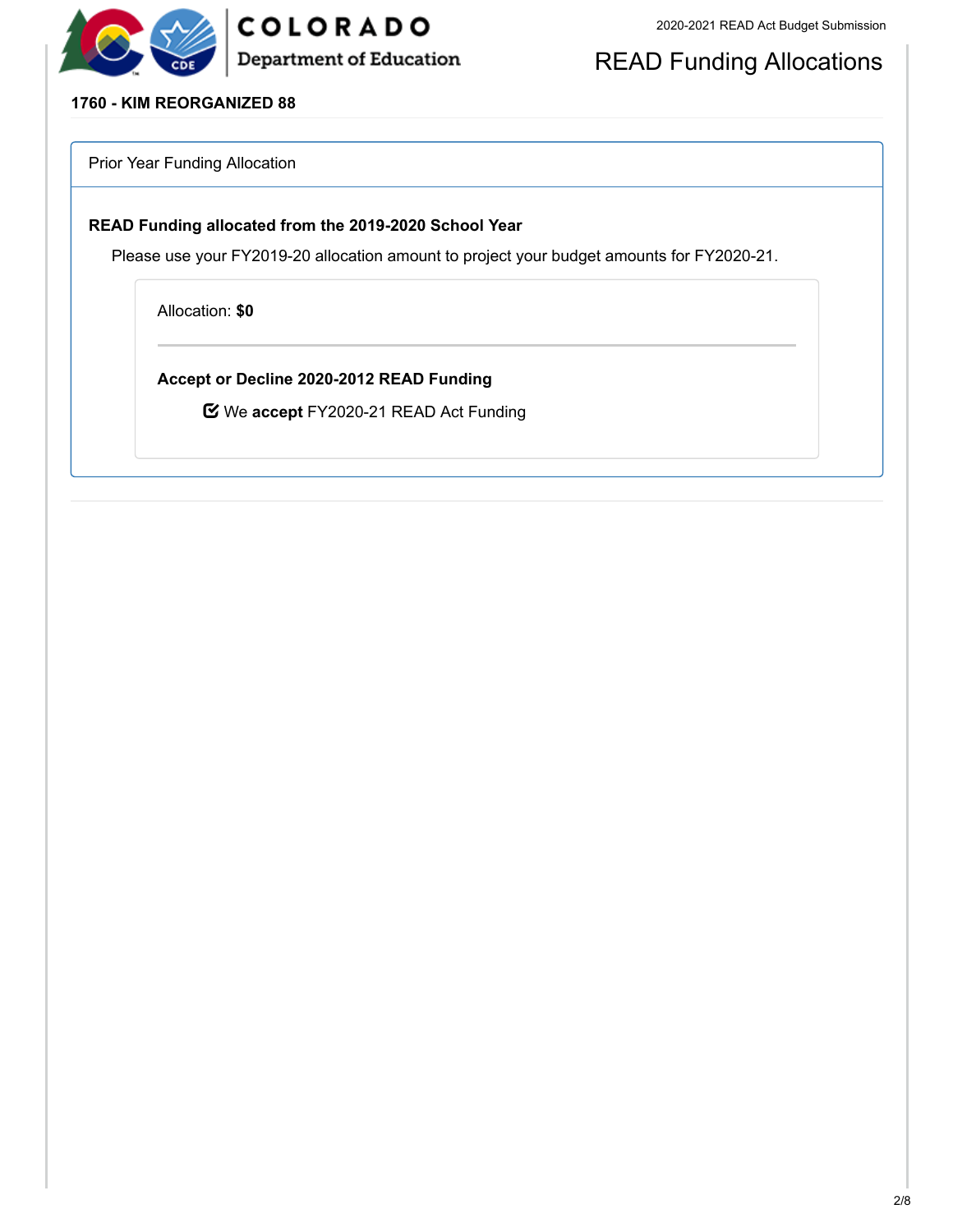# LEP Budget Explanation

**Instructions:** Select the ways in which you plan to use READ Act funds in the upcoming budget year. In order to submit your budget, all assurances must be reviewed and agreed upon, and all boxes must be checked.

In using the per-pupil intervention money distributed pursuant to the READ Act, each LEP shall ensure that some type of intervention, as described in the allowable activities below, is available to each student who is identified as having a significant reading deficiency (SRD) and who is enrolled in kindergarten through third grade in a school operated by the LEP.

Questions and Assurances

**READ Act funds will be used to operate a Summer School Literacy Program**

 $\Box$  The summer school literacy program services only students enrolled in K-3 who have an SRD or students below grade level if space is available

 $\Box$  The summer school literacy program will use scientifically based or evidence based instructional programming in reading that:

- Has been proven to accelerate student reading progress and;
- Provides explicit and systematic skill development in phonemic awareness, phonics, vocabulary development, reading fluency including oral skills, and reading comprehension and;
- Includes scientifically based and reliable assessments and;
- Provides initial and ongoing analysis of student progress in attaining reading competency

## **READ Act funds will be used to purchase a core reading instructional program that is included on the Advisory List of instructional programming in reading**

 $\Box$  READ Act funds will be used to purchase a supplemental instructional program that is included on the Advisory List of instructional programming in reading

### **READ Act funds will be used to purchase tutoring services focused on increasing students' foundational reading skills**

 $\Box$  The tutoring service is focused on increasing students' foundational reading skills of phonemic awareness, phonics, vocabulary development, reading fluency including oral skills, and reading comprehension for students who receive instructional services pursuant to READ plans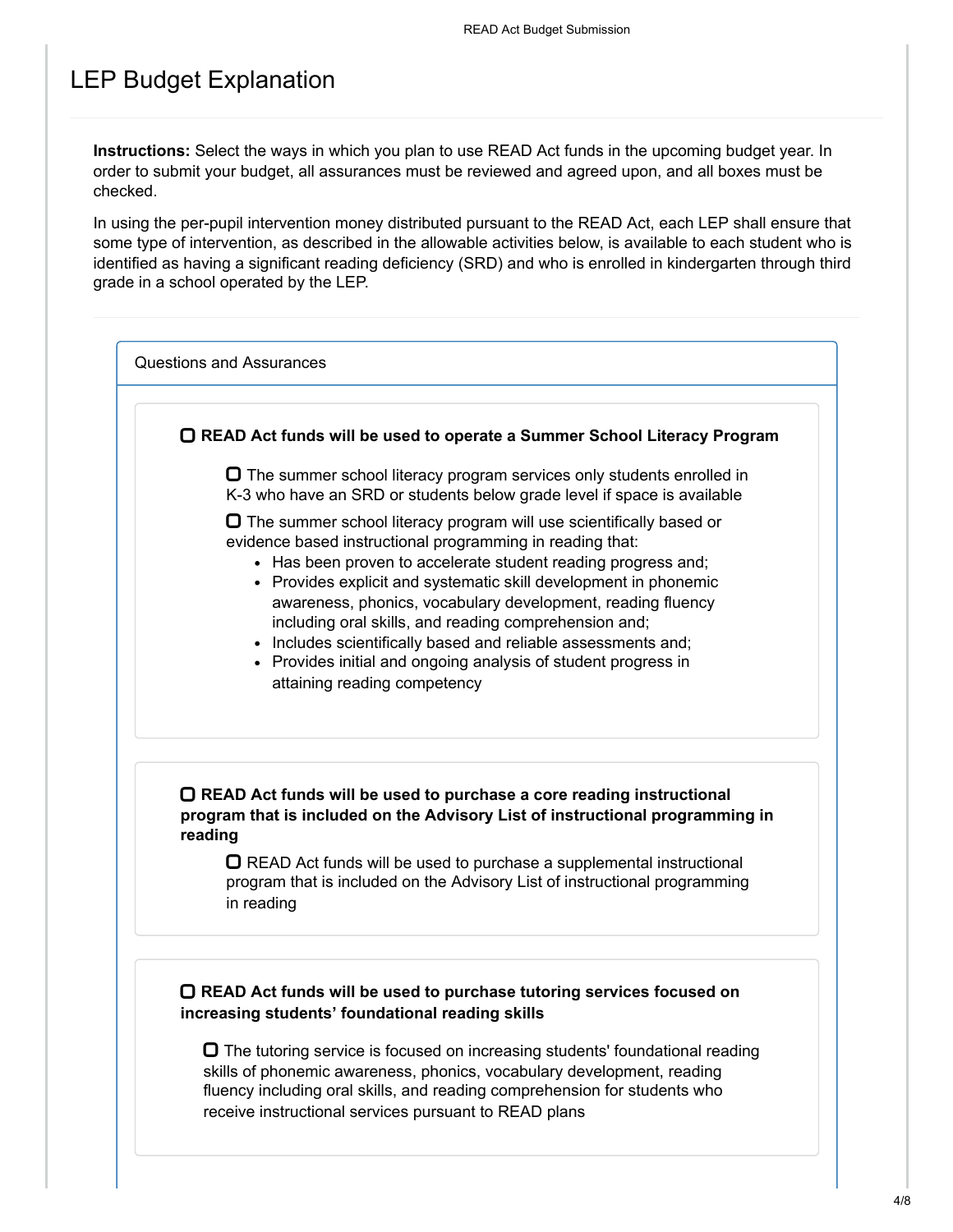**READ Act funds will be used to purchase from a BOCES the services of a reading specialist or reading interventionist who is trained in the science of reading and in teaching the foundational reading skills**

**READ Act funds will be used to provide other targeted, evidence-based or scientifically based intervention services to students who are receiving instructional services, which services are approved by the department**

 $\Box$  READ funds will be used to hire a reading interventionist to provide services which are approved by the department

**READ Act funds will be used to provide technology, including software, which is included on the Advisory List of instructional programming in reading and supporting technologies which may include providing professional development in the effective use of the technology or software**

**READ Act funds will be used to provide professional development programming to support educators in teaching reading. Professional development programming may include hiring a reading coach who is trained in teaching the foundational reading skills to provide job-embedded, ongoing professional development**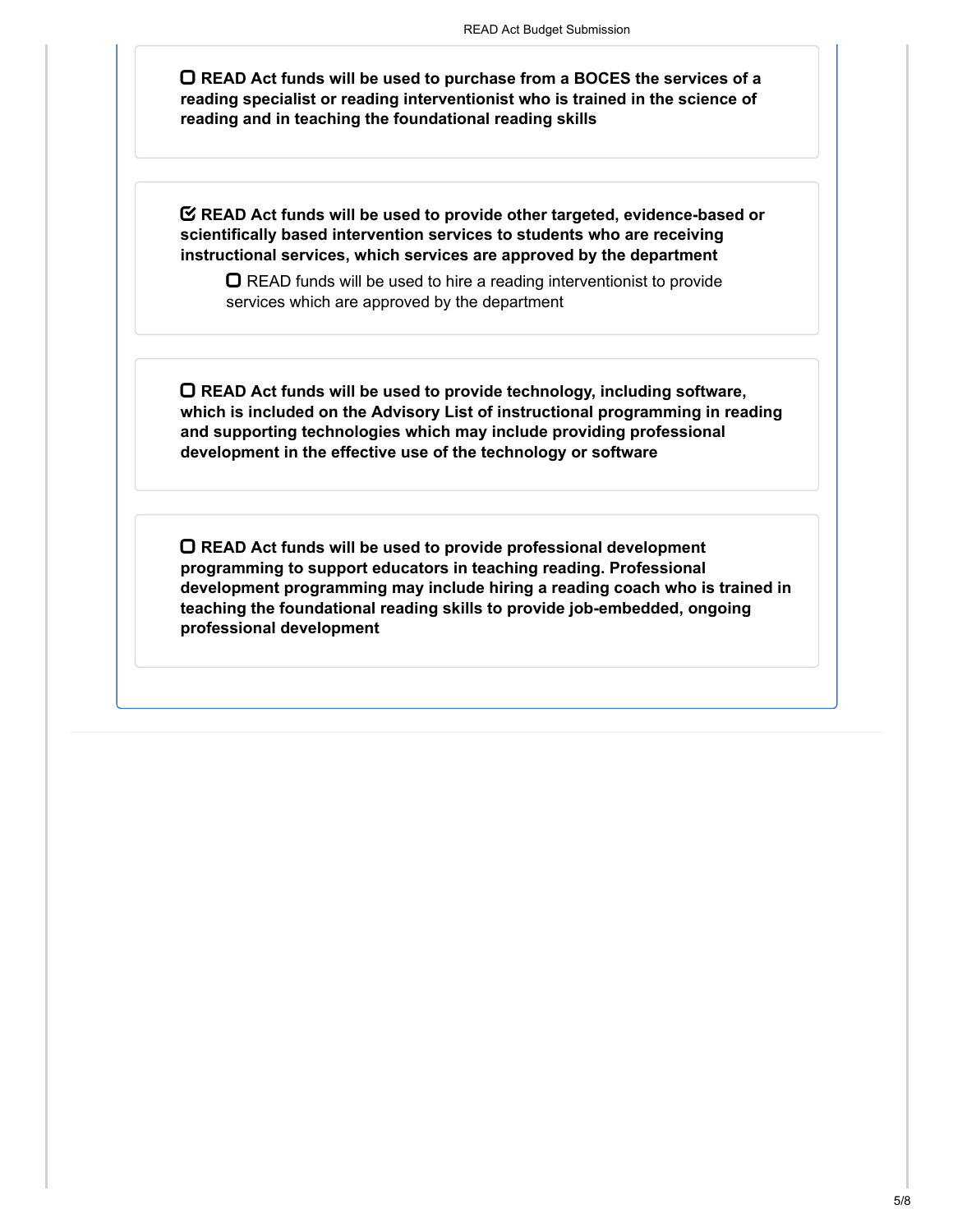## LEP Budget Narrative

**Instructions**: Provide a brief description (no more than 700 words) that addresses each of the questions below. These questions must be completed for any LEP receiving READ Act funds before funds are released.

Implementing Allowable Activities

**Explain how your LEP plans to implement each selected allowable activity. Please ensure that each allowable activity listed aligns with the allowable use(s) of funds as required by statute and matches the allowable use(s) listed in your LEP budget explanation.**

We do not receive any READ Act monies. If we did we would use it to provide targeted assistance to students that needed reading interventions.

Outcomes and Goals

**What are your LEP's expected outcomes and goals in the upcoming budget year from implementing your selected allowable activity(ies)?**

No funds equates to no expected outcomes and goals.

Potential Barriers

**What are potential barriers in reaching your expected outcomes and goals? How do you plan to address and/or overcome these barriers?**

No barriers since we don't have any READ Act funds to use.